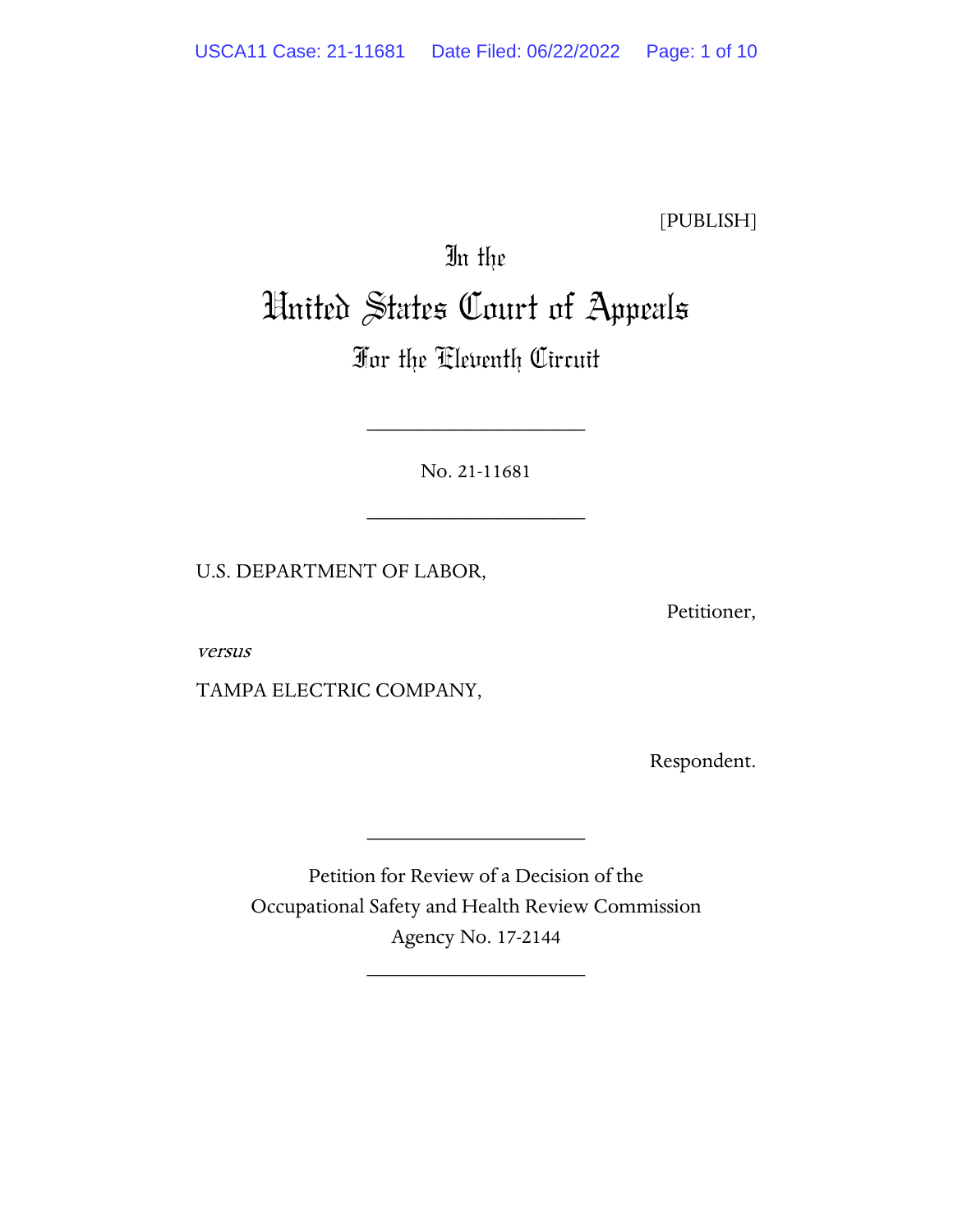Before NEWSOM, TJOFLAT, and ED CARNES, Circuit Judges.

NEWSOM, Circuit Judge:

In this case, we must decide whether the Tampa Electric Company violated OSHA's Hazardous Waste Operations and Emergency Response standard when employees at one of its power plants responded to an ammonia release without donning certain protective gear. Because we conclude that the release of ammonia at Tampa Electric's plant wasn't "uncontrolled" within the meaning of the OSHA standard, we hold that the standard didn't apply to Tampa Electric's response and, therefore, that Tampa Electric didn't violate it.

### I

The disposition of this petition for review turns on the interpretation and application of OSHA's Hazardous Waste Operations and Emergency Response standard—for short, "HAZWOPER." In relevant part, that standard states that "[e]mployees engaged in emergency response and exposed to hazardous substances presenting an inhalation hazard or potential inhalation hazard shall wear positive pressure self-contained breathing apparatus[es] while engaged in *emergency response*." 29 C.F.R.  $\S$  1910.120(q)(3)(iv) (emphases added).

As our italics indicate, the key term here is "emergency response," which the regulation defines in three parts. In particular, the first sentence quoted below explains what *is* an "emergency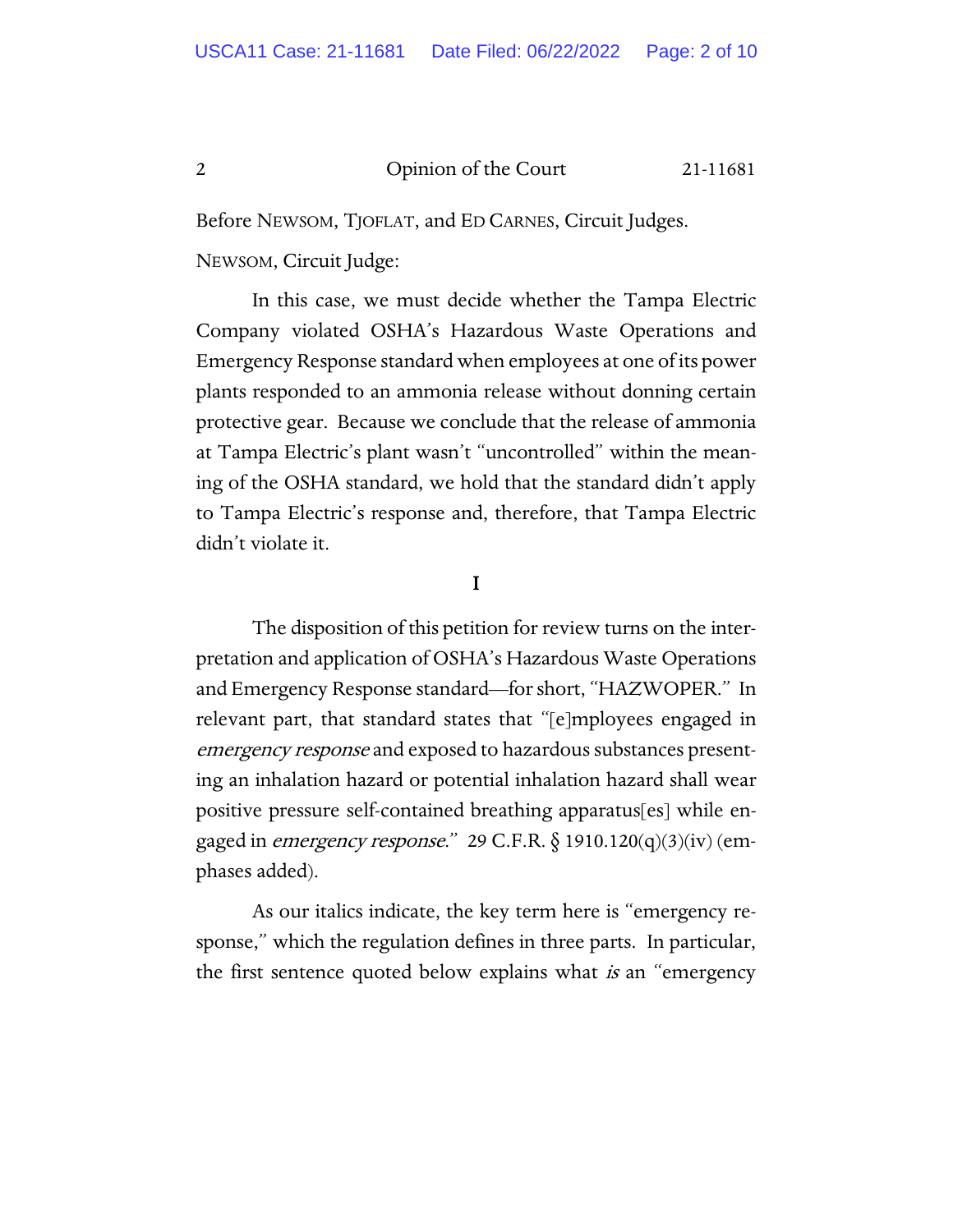response," and the second and third sentences explain what is not an "emergency response":

> Emergency response or responding to emergencies means a response effort by employees from outside the immediate release area or by other designated responders (i.e., mutual aid groups, local fire departments, etc.) to an occurrence which results, or is likely to result, in an uncontrolled release of a hazardous substance. Responses to incidental releases of hazardous substances where the substance can be absorbed, neutralized, or otherwise controlled at the time of release by employees in the immediate release area, or by maintenance personnel are not considered to be emergency responses within the scope of this standard. Responses to releases of hazardous substances where there is no potential safety or health hazard (i.e., fire, explosion, or chemical exposure) are not considered to be emergency responses.

29 C.F.R.  $\S$  1910.120(a)(3). The determinative question in this case is whether the release of ammonia at Tampa Electric's plant constituted an "uncontrolled release" within the meaning of the definition's first sentence.

On, then, to the facts. Tampa Electric operates a power plant that uses ammonia as part of its power-generation process. The plant receives ammonia through underground pipes that connect to an aboveground apparatus called a "skid," which processes the ammonia into usable form. Tampa Electric's plant is designed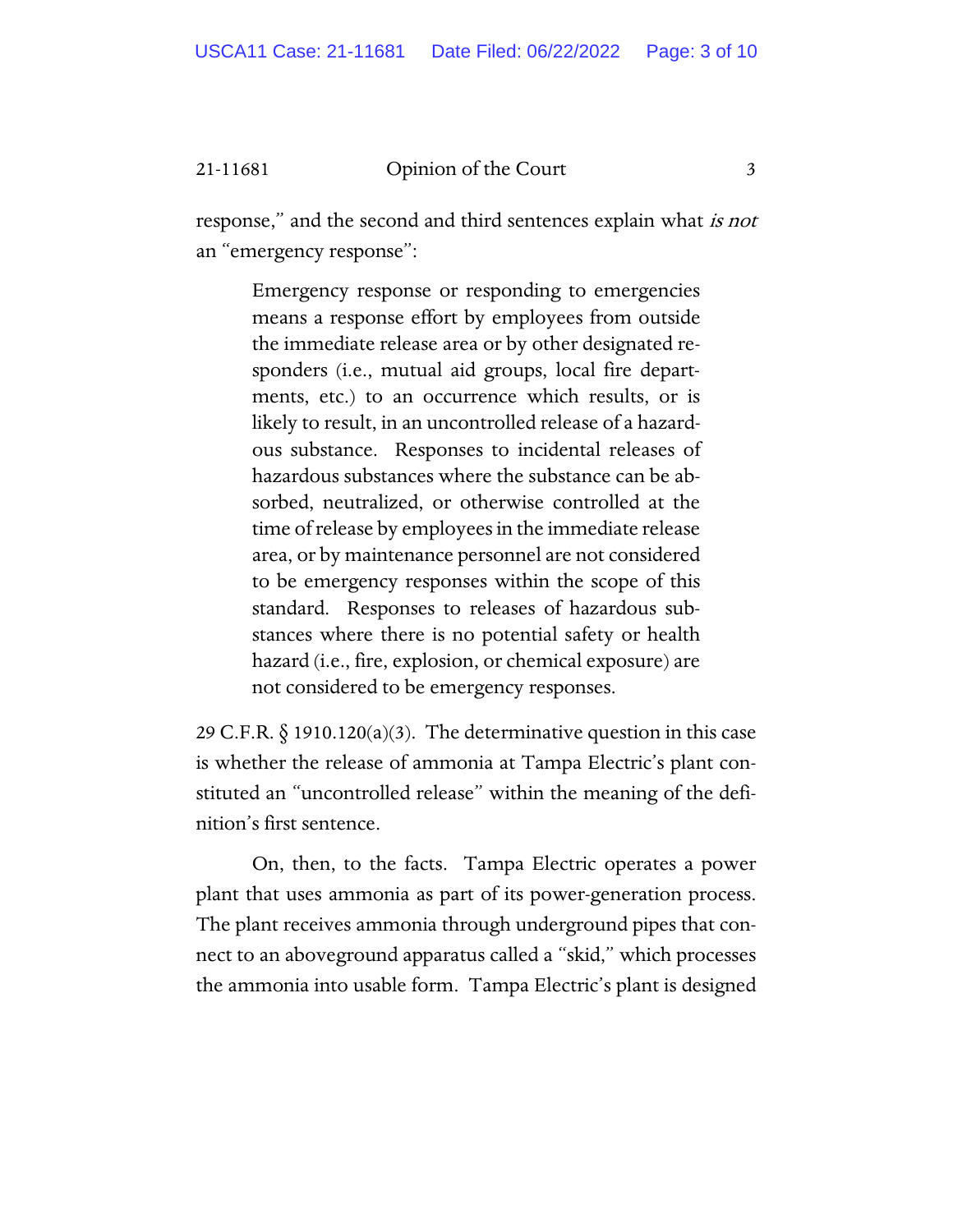so that if the pipes transporting the ammonia become overpressurized, some of the ammonia is diverted into a "sump," an underground water tank that absorbs and neutralizes the excess. If the sump water becomes saturated with ammonia, and is thus unable to absorb any more, the system will begin to release ammonia into the outside air through a vent in the sump.

In May 2017, one of the underground pipes became overpressurized, and, as it was designed to do, the system automatically diverted ammonia from that pipe to the sump. A short while later, ammonia saturated the sump water, and excess ammonia began venting to the outside. The ammonia in the air triggered a sensor at the skid set to alarm if the ambient ammonia reached 50 parts per million.

About 45 minutes after the ammonia began to vent, a security guard heard the alarm sounding at the skid and smelled ammonia. He began having trouble breathing and reported the leak. Once notified, control-room personnel dispatched "rovers"—specially trained response employees—to manage the ammonia release.

Upon arriving at the skid, the rovers called the control room and instructed those there to "isolate" one of the valves regulating the flow of ammonia. Meanwhile, the rovers continued working on other parts of the skid and added water to the sump. Working together, plant personnel stopped the ammonia release, but because the rovers arrived at the skid without "self-contained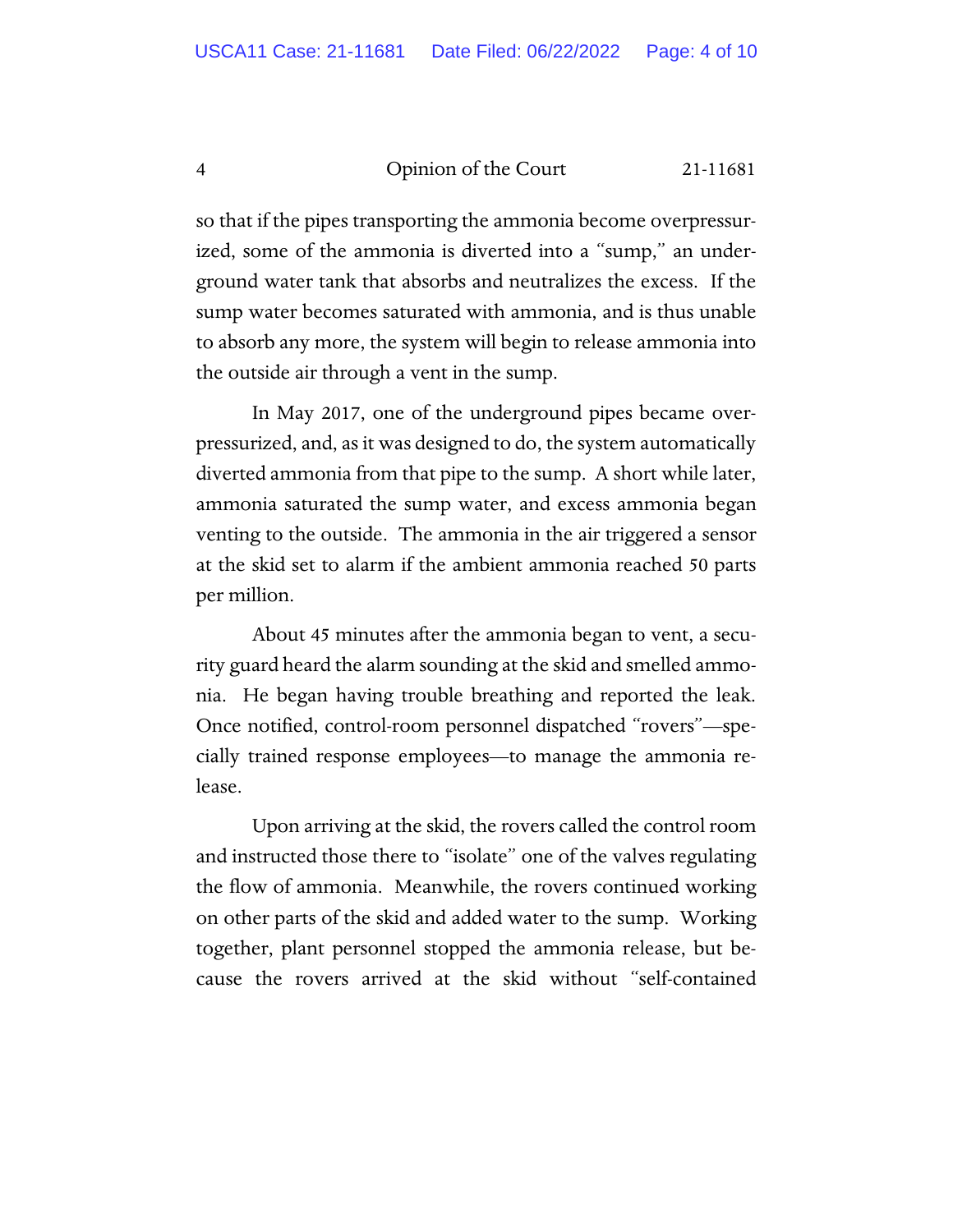breathing apparatus[es]," OSHA fined Tampa Electric \$9,054 under 29 C.F.R. § 1910.120(q)(3)(iv).

Tampa Electric appealed the citation. The Occupational Safety and Health Review Commission held that Tampa Electric's response to the ammonia release wasn't an "emergency response" within the meaning of the HAZWOPER standard and, therefore, that the company hadn't violated that standard. For the reasons explained below, we agree and thus deny OSHA's petition for review.[1](#page-4-0)

### II

To establish a prima facie case that an employer violated an OSHA regulation, the agency must show "(1) that the regulation applied; (2) that it was violated; (3) that an employee was exposed to the hazard that was created; and importantly, (4) that the employer 'knowingly disregarded' the Act's requirements." *Quinlan* v. Sec'y, U.S. Dep't of Lab., 812 F.3d 832, 836 (11th Cir. 2016) (quoting ComTran Grp., Inc. v. U.S. Dep't of Lab., 722 F.3d 1304, 1307

<span id="page-4-0"></span><sup>&</sup>lt;sup>1</sup> We review the Commission's factual findings for "substantial evidence" and its legal determinations for whether they are "arbitrary, capricious, an abuse of discretion, or otherwise not in accordance with the law." *Quinlan v. Sec'y*, U.S. Dep't of Lab., 812 F.3d 832, 836 (11th Cir. 2016) (quoting 5 U.S.C.  $\S$  706(2)(A) and *ComTran Grp., Inc. v. U.S. Dep't of Lab.*, 722 F.3d 1304, 1307 (11th Cir. 2013) (holding that the Commission and ALJs are bound to follow the law of the circuit where the case is most likely to be appealed)).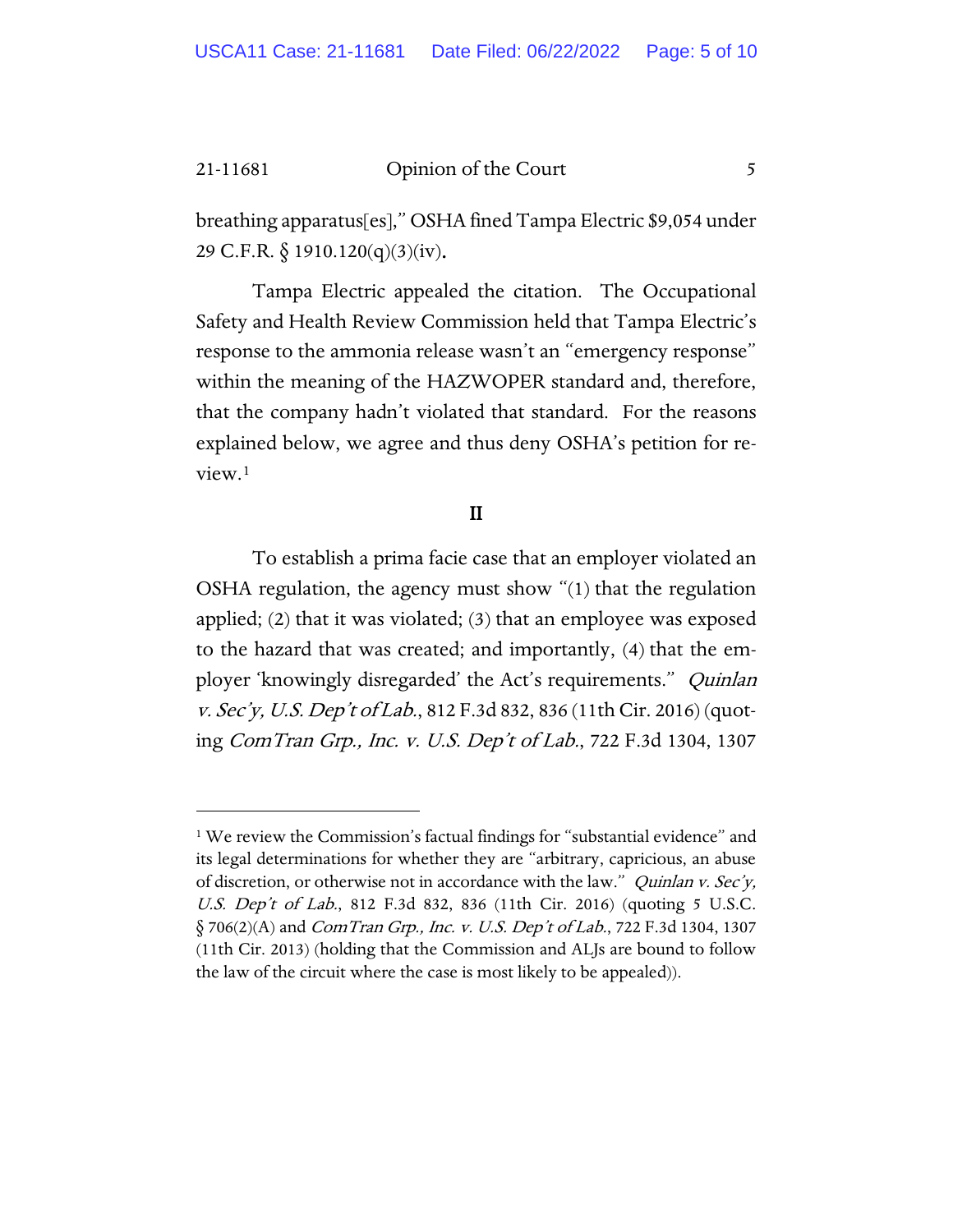(11th Cir. 2013)). We begin, and here find we can end, at step one—whether the HAZWOPER standard applied.

We agree with the Commission that Tampa Electric's actions here didn't constitute an "emergency response" within the meaning of 29 C.F.R.  $\S$  1910.120(a)(3).<sup>2</sup> As that provision's first sentence explains, to be considered an "emergency response," the response must be "to an occurrence which results, or is likely to result, in an *uncontrolled release* of a hazardous substance." Id. (emphasis added). What does it mean for the release of a hazardous substance like ammonia to be "uncontrolled"? One commonly used dictionary explains that the word "control" means, among other things, "to limit the level [or] intensity" of something or—in the specific context of "a mechanical or scientific process"—to "regulate," as in "the airflow is controlled by a fan." *Control*, Oxford Dictionary of English 379 (3d ed. 2010). Another defines the word "control," as relevant here, to mean "to exercise restraining or directing influence over" and to "regulate [or] curb," Control,

<span id="page-5-0"></span><sup>&</sup>lt;sup>2</sup> Although the Secretary of Labor has asked us to defer to his interpretation of the HAZWOPER regulation, we decline to do so. Generally, we defer to an agency's interpretation of its own regulation only if (1) the regulation is "'genuinely ambiguous,'" (2) the agency's interpretation is "'reasonable,'" and (3) "'the character and context'" of the interpretation entitle it to controlling weight. See Rafferty v. Denny's, Inc., 13 F.4th 1166, 1179 (11th Cir. 2021) (quoting *Kisor v. Wilkie*, 139 S. Ct. 2400, 2415–16 (2019)). For reasons explained in text, once the "traditional tools of construction" are brought to bear, the HAZWOPER regulation's "uncontrolled release" requirement is not genuinely ambiguous. *Rafferty*, 13 F.4th at 1179.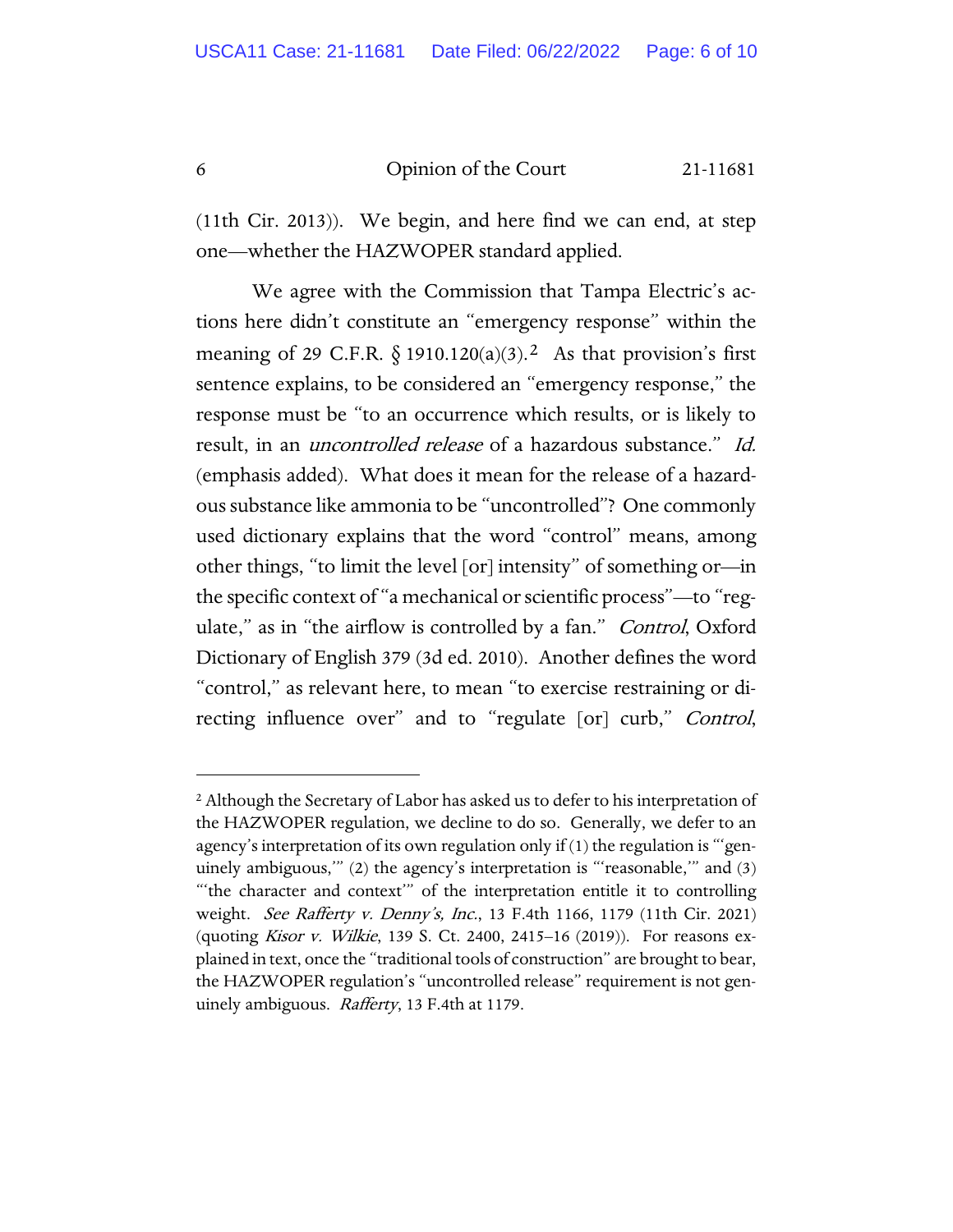Webster's Third New International Dictionary 496 (1961), and defines that term's derivative "controlled" to mean "restrained, managed, or kept within bounds," or "conducted or maintained in accordance with fixed rules, restraints, or procedures," id., Controlled. It follows, therefore, that an "uncontrolled" release is one that isn't regulated, restrained, or directed, or whose level or intensity isn't limited.[3](#page-6-0)

Assessing whether a particular release was "uncontrolled" will often turn on the specific facts and circumstances of the situation. In making the uncontrolled-release determination, a court must inquire whether the entity charged with violating

<span id="page-6-0"></span><sup>&</sup>lt;sup>3</sup> It should be noted that  $\S$  1910.120(a)(3)'s first sentence makes clear that it is the "release" itself, not the underlying "substance," that either was or wasn't "uncontrolled." The provision's second sentence, which effectively creates an exception to the first, operates a bit differently, making the "substance"—rather than the "release"—the object of "control[]." That sentence, again, states that "[r]esponses to incidental releases of hazardous substances where the *sub*stance can be absorbed, neutralized, or otherwise *controlled* at the time of release by employees in the immediate release area, or by maintenance personnel are not considered to be emergency responses within the scope of this standard." OSHA seems to conflate the first two sentences, arguing that Tampa Electric was engaged in an "emergency response" because the ammonia was "uncontrolled" once released. See Br. of Appellant at 33; Oral Arg. at 04:05–07:28. For better or worse, that's just not how the regulation operates, at least as promulgated. Because we conclude that the "release" itself wasn't "uncontrolled" within the meaning of  $\S$  1910.120(a)(3)'s first sentence—and thus the regulation's rule—we have no occasion to consider whether the "substance" (*i.e.*, the ammonia) "c[ould] be  $\dots$  controlled" within the meaning of the second sentence's exception.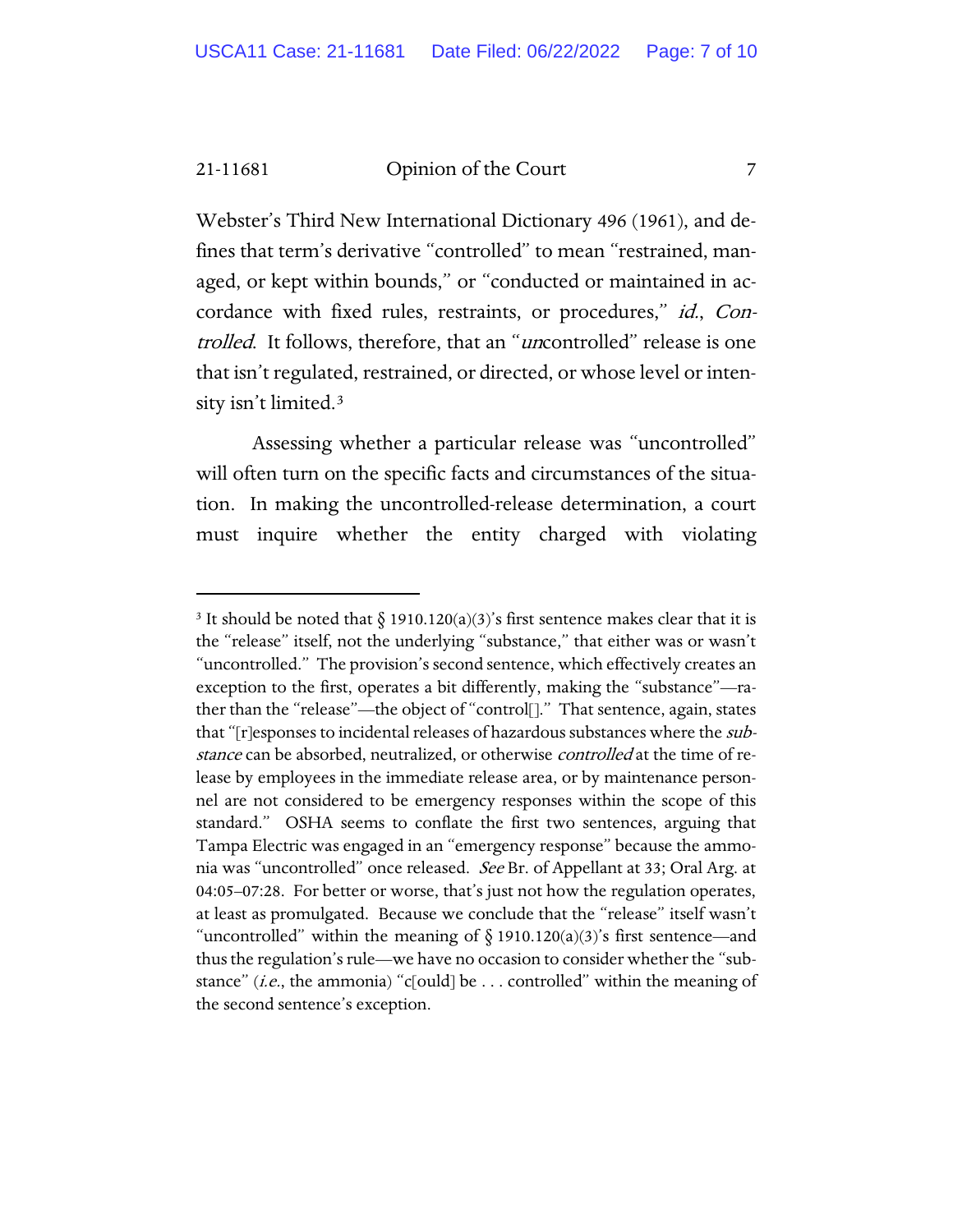HAZWOPER meaningfully regulated, restrained, or directed the release by limiting the amount of the substance emitted or the intensity of its emission. Contrary to the strongest version of Tampa Electric's position, it is not a complete answer that a plant facility operated according to plan. If, for instance, a plant were designed so that if a pipe became overpressurized, it would simply explode along a weak seam—thereby indiscriminately spewing its contents into the air—the plant owner couldn't defend by arguing that it had fashioned the pipe to explode just so, that its facility had performed precisely as designed, and therefore, that the release wasn't "uncontrolled." See Oral Arg. at 17:00–17:25, 33:02–33:20.

On the flip side, though, it can't be, as OSHA has at times insisted, that any release of a gaseous substance into the air, no matter how carefully regulated, restrained, and directed, is by definition "uncontrolled" simply because the gas may well disperse. See id. at 06:23–06:30. That's so for two reasons—one legal and the other practical. As a matter of law, OSHA's sweeping theory effectively reads the word "uncontrolled" out of the regulation, at least as it applies to releases of gas, contrary to the usual rule that "[i]f possible, every word and every provision is to be given effect" and "[n]one should be ignored." Antonin Scalia & Bryan A. Garner, Reading Law: The Interpretation of Legal Texts 174 (2012). And as a matter of practice, it seems to us indisputable that a plant owner can take responsible steps to meaningfully limit the amount of gas released into the atmosphere and thereby mitigate harm.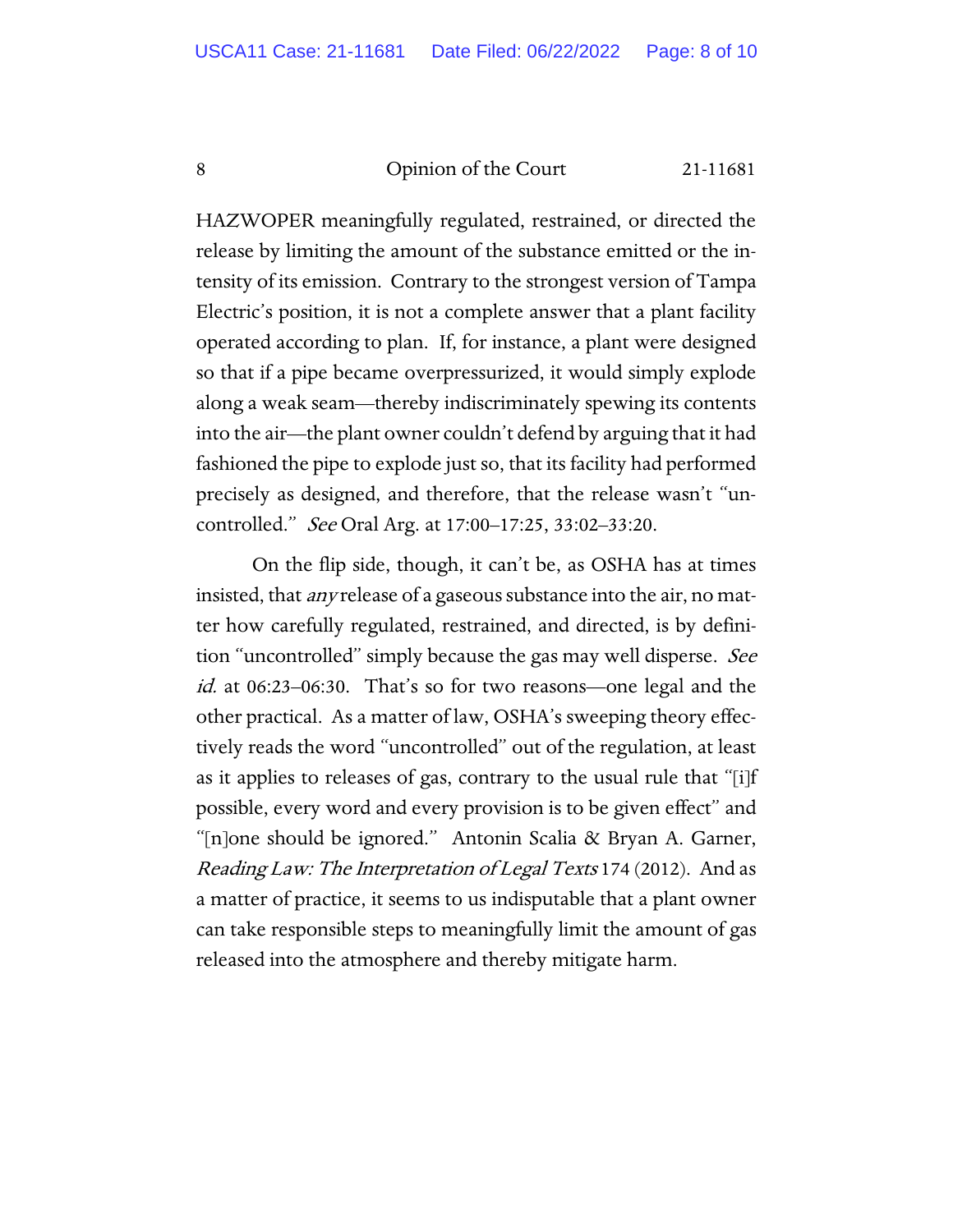Due to the myriad ways in which a release may occur, we doubt the existence of a bright-line rule for determining when a release is uncontrolled. Here, though, we are satisfied that Tampa Electric designed a response system to manage when, how, and to what extent ammonia would be emitted in the event of a pipe overpressurization and thereby adequately "[]controlled" the release. A "release" is as much an ongoing "process" as a one-time event, see Release, Oxford Dictionary of English at 1500, and we hold that at each stage of the process here, Tampa Electric meaningfully regulated, restrained, and directed the release of ammonia at its plant. When the pipe overpressurization occurred, Tampa Electric's plant design controlled the release by (1) initially diverting some of the ammonia into the sump to be neutralized and then (2) venting excess, unabsorbable ammonia into the air. In so doing, Tampa Electric limited the amount of ammonia that was released into the air at any given time and prevented the overpressurized pipe from rupturing and releasing all its contents at once. And once the excess ammonia was in the air, Tampa Electric's rovers further controlled the release by isolating the ammonia valve and adding water to the sump so that the sump could absorb more of the chemical.

Accordingly, we hold that the release here was controlled or, in the words of the regulation, that it wasn't "uncontrolled." Because the release wasn't uncontrolled, the response to it wasn't an "emergency response," and the HAZWOPER standard didn't